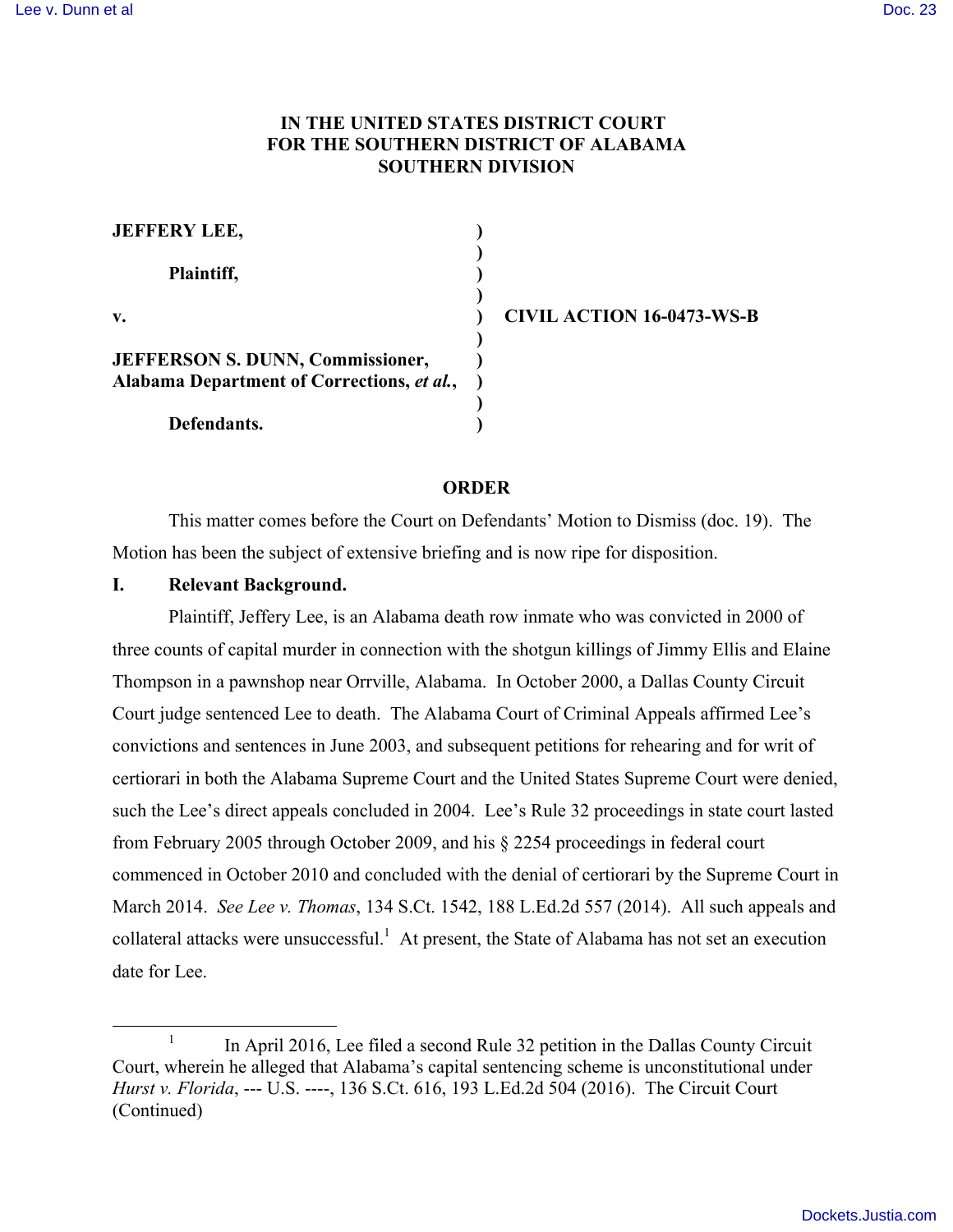On September 8, 2016, Lee filed the instant Complaint (doc. 1) pursuant to 42 U.S.C. § 1983. In this action, Lee asserts a series of constitutional claims challenging the method of his execution. As his First Cause of Action, Lee maintains that Alabama's three-drug lethal injection protocol "creates a substantial risk of excruciating and cruel pain to Mr. Lee because … there is a substantial likelihood that midazolam will fail to render Mr. Lee unconscious and insensate from the excruciating pain and anguish caused by the second and third drugs." (Doc. 1, ¶ 88.) Lee further alleges that "[t]he State's lack of an effective consciousness check exacerbates the risk that Mr. Lee will experience excruciating pain," that "[r]eadily available alternatives exist that the State could employ instead of its current three-drug lethal injection protocol," and that "[r]eadily available alternatives exist that the State could employ instead of its current, ineffective consciousness check." (*Id.*, ¶¶ 89-91.) On that basis, Lee alleges that "[i]f the State's three-drug protocol is used to execute Mr. Lee, then Mr. Lee will be subject to cruel and unusual punishment in violation of the Eighth Amendment." (*Id.*, ¶ 94.)

As his Second Cause of Action, Lee brings a Fourteenth Amendment equal protection challenge. In this claim, Lee asserts that the State's lethal injection protocol burdens his right to be free from cruel and unusual punishment because Alabama replaced two drugs in its protocol without updating its consciousness assessment. As pleaded in the Complaint, Lee's "personal and medical history substantially increases the risk" of excruciating pain, and the State's procedures are inadequate to guard against such a risk. (*Id.*, ¶ 99.) For his Third Cause of Action, Lee raises a due process claim predicated on "[t]he State's refusal to disclose material information about its new lethal injection protocol," which Lee says has the effect of "depriving him of notice and a meaningful opportunity to challenge the manner" of his execution. (*Id.*, ¶ 105.)

The State has now moved to dismiss the Complaint in its entirety on grounds of timeliness and failure to state a cognizable claim.

1

dismissed the petition in August 2016 and the Alabama Court of Criminal Appeals affirmed that ruling in February 2017. *See Lee v. State*, --- So.3d ----, 2017 WL 543171 (Ala.Crim.App. Feb. 10, 2017) (concluding that *Hurst* did not establish a new rule, but merely applied the *Ring* holding to a new set of facts, such that Lee's Rule 32 petition was procedurally barred pursuant to Rule 32.2, Ala.R.Crim.P.).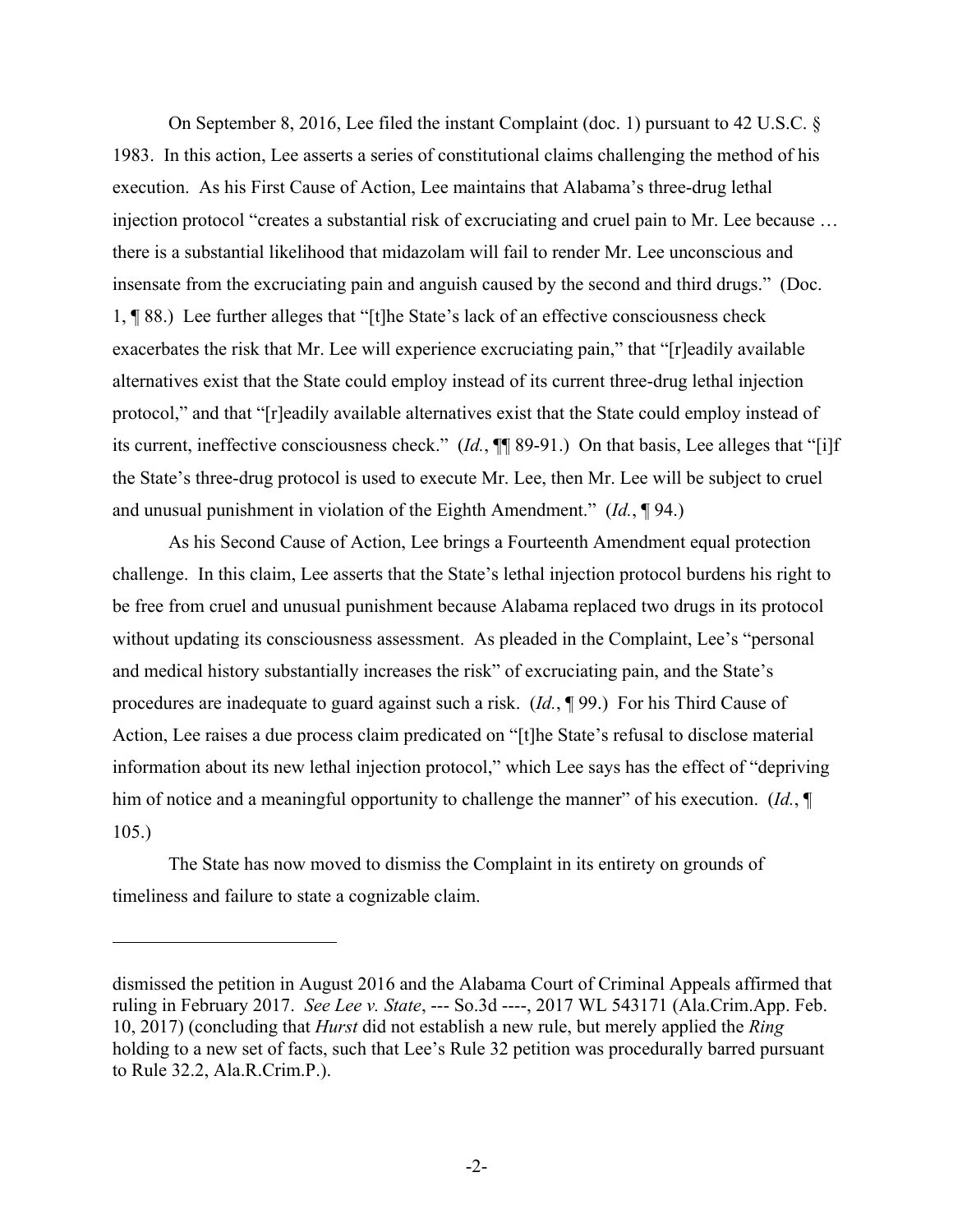### **II. Analysis.**

### *A. Whether the Complaint is Time-Barred.*

### *1. Governing Legal Standard.*

Lee's  $\S$  1983 challenges to the method of execution are subject to a two-year limitations period. *See, e.g., McNair v. Allen*, 515 F.3d 1168, 1173 (11th Cir. 2008) ("All constitutional claims brought under § 1983 are tort actions, subject to the statute of limitations governing personal injury actions in the state where the § 1983 action has been brought. … Callahan's claim was brought in Alabama, where the governing limitations period is two years.") (citations omitted). Circuit law teaches that "an inmate's method of execution claim accrues on the later of the date on which state review is complete, or the date on which the capital litigant becomes subject to a new or *substantially changed* execution protocol." *Powell v. Thomas*, 643 F.3d 1300, 1303 (11<sup>th</sup> Cir. 2011) (citation omitted).<sup>2</sup>

There can be no question that Lee's state review concluded back in 2004, well outside the two-year limitations period governing his § 1983 claims. Accordingly, the timeliness analysis in this case hinges on a determination of whether Lee became "subject to a new or substantially changed execution protocol" by the State of Alabama within two years prior to the September 2016 filing of his method-of-execution Complaint. *See Arthur v. Thomas*, 674 F.3d 1257, 1259  $(11<sup>th</sup> Cir. 2012)$  ("In order to defeat Alabama's statute of limitations defense, Arthur must show that he filed his § 1983 complaint within two years of a significant change in Alabama's method of administering lethal injections."); *see generally Valle v. Singer*, 655 F.3d 1223, 1229 (11<sup>th</sup> Cir. 2011) ("Thus, the Court must consider whether Valle has alleged facts supporting a conclusion that Florida has changed or substantially altered its execution protocol."). In this context, "a 'substantial change' is one that 'significantly alter[s] the method of execution.'" *Brooks v. Warden*, 810 F.3d 812, 822 (11<sup>th</sup> Cir. 2016) (citation omitted).

<sup>&</sup>lt;sup>2</sup> *See also Brooks v. Warden*,  $810$  F.3d  $812$ ,  $822$  ( $11<sup>th</sup>$  Cir. 2016) ("It is well settled that a method of execution claim accrues on the later of the date on which state review is complete, or the date on which the capital litigant becomes subject to a new or substantially changed execution protocol.") (citation and internal quotation marks omitted); *Gissendaner v. Commissioner, Georgia Dep't of Corrections, 779 F.3d 1275, 1280 (11<sup>th</sup> Cir. 2015) (similar); Valle v. Singer*, 655 F.3d 1223, 1229 (11<sup>th</sup> Cir. 2011) (similar).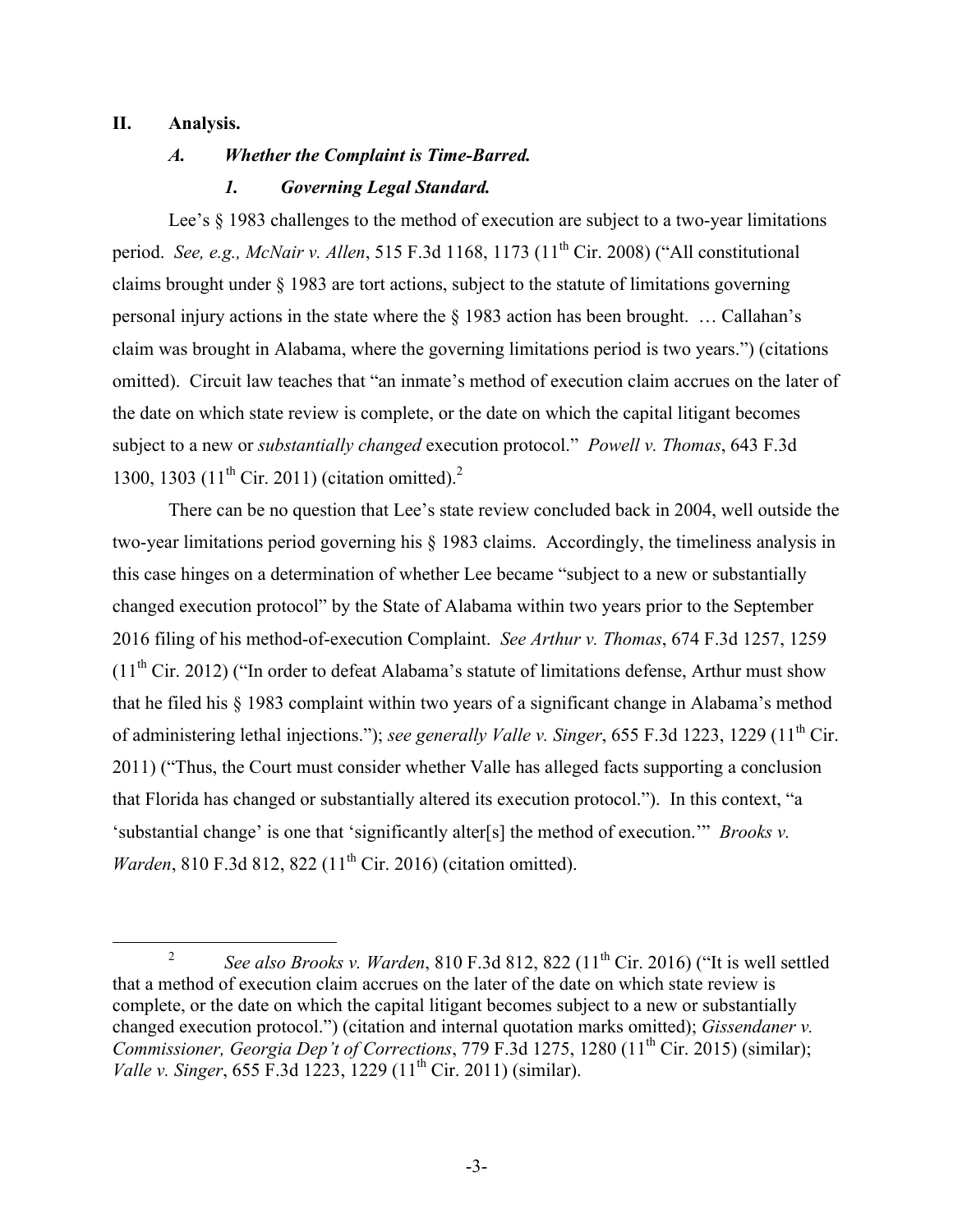## *2. Whether Midazolam is a Substantial Change.*

Plaintiff insists that the requisite "substantial change" may be found in Alabama's modification of its three-drug protocol to change the initial drug from pentobarbital to midazolam hydrochloride ("midazolam"). The Complaint pleads as follows:

"In September 2014, the State of Alabama revealed for the first time … that the Alabama Department of Corrections had adopted an entirely new lethal-injection protocol to be used in future executions …. The new lethal-injection protocol replaced two out of three drugs used in the previous three-drug protocol.

 $*$  \*  $*$  \*  $*$ The first of these two new drugs is midazolam. Before the new protocol was adopted, midazolam had never before been used in executions in Alabama."

(Doc. 1,  $\P$ ] 3-4.)<sup>3</sup> This timeline of events, driven by the lack of availability of pentobarbital (which Alabama had previously designated as the first drug in its lethal injection protocol), has been recognized by the Eleventh Circuit. *See Grayson v. Warden*, --- Fed.Appx. ----, 2016 WL 7118393,  $*2$  (11<sup>th</sup> Cir. Dec. 7, 2016) ("Pentobarbital became unavailable in 2014. ... Consequently, Alabama announced in September 2014 that it would begin using midazolam as the first drug in its lethal injection protocol.") (citations omitted).

Defendants counter that the substitution of midazolam for pentobarbital in Alabama's three-drug protocol has been held by binding authorities not to constitute a "substantial change" for limitations purposes in § 1983 actions challenging the method of execution. *See, e.g., Brooks*, 810 F.3d at 823-24 (concluding that "we cannot say that the 2014 switch to midazolam triggered a new statute-of-limitations period" because plaintiff had not "established a substantial likelihood that the substitution of midazolam for pentobarbital was a 'substantial change' to

<sup>&</sup>lt;sup>3</sup> For purposes of evaluating defendants' Motion to Dismiss, the Court accepts as true all well-pleaded factual allegations of the Complaint, and draws all reasonable inferences in Lee's favor. *See, e.g., Keating v. City of Miami*, 598 F.3d 753, 762 (11<sup>th</sup> Cir. 2010) (in reviewing Rule  $12(b)(6)$  motion, court must "accept<sup>[]</sup> the facts alleged in the complaint as true," "draw<sup>[]</sup> all reasonable inferences in the plaintiff's favor," and "limit[] our review to the four corners of the complaint"). That said, "[l]egal conclusions without adequate factual support are entitled to no assumption of truth." *Mamani v. Berzain*, 654 F.3d 1148, 1153 (11th Cir. 2011); *see also Almanza v. United Airlines, Inc.*, 851 F.3d 1060 (11<sup>th</sup> Cir. 2017) ("On a Rule 12(b)(6) motion to dismiss, the Court does not accept as true unwarranted deductions of fact."). The Court's analysis also proceeds in recognition of the principle that "[t]o survive a Rule 12(b)(6) motion to dismiss, a complaint must contain sufficient factual allegations to state a claim to relief that is plausible on its face." *Moore v. Grady Memorial Hospital Corp.*, 834 F.3d 1168, 1171 (11<sup>th</sup> Cir. 2016) (citation and internal quotation marks omitted).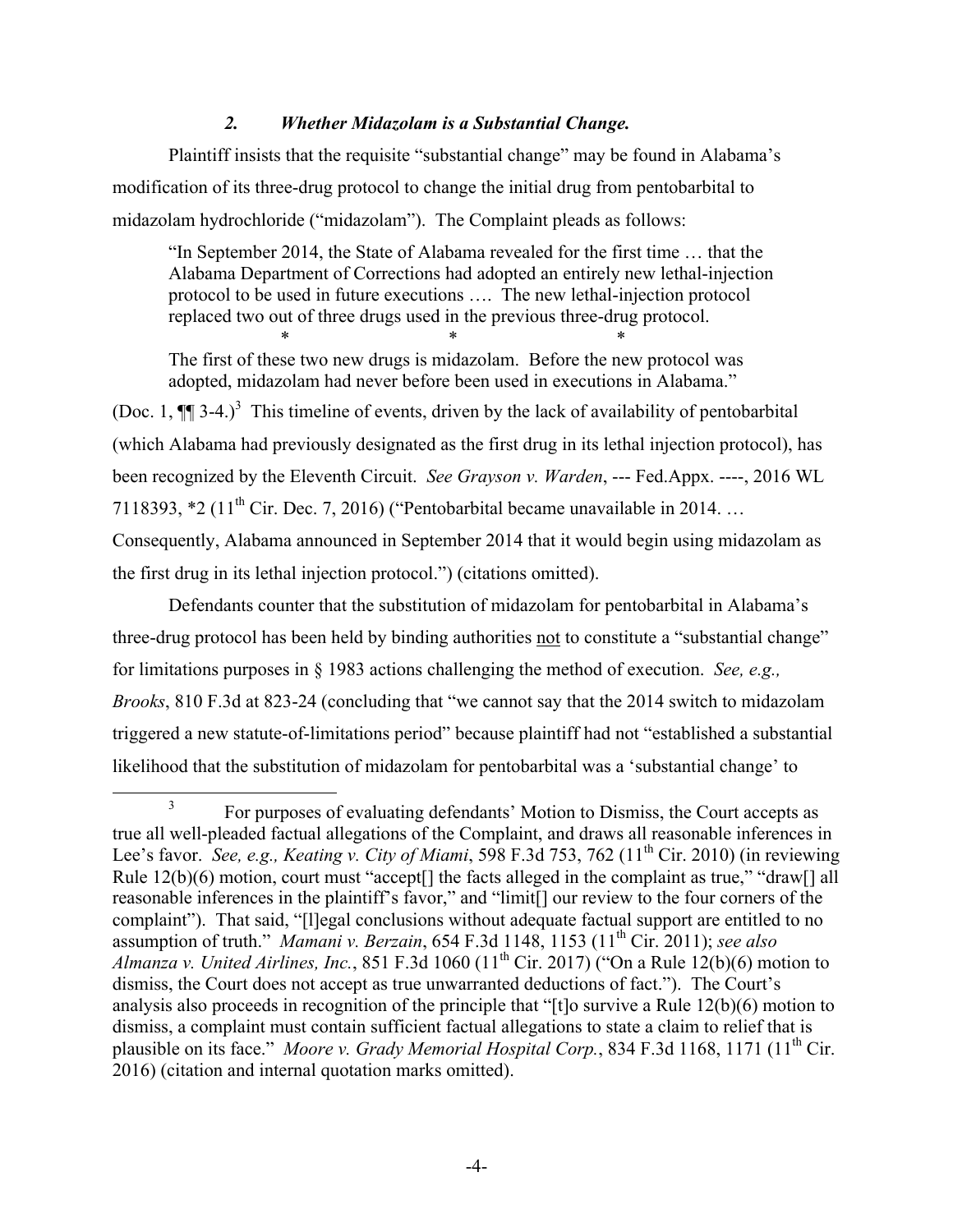Alabama's protocol, or that it 'significantly alter[ed] the method of execution'"); *Grayson*, 2016 WL 7118393, at \*4 ("As we recognized in *Brooks*, the Supreme Court and this Court have indicated that the substitution of midazolam for pentobarbital does not significantly alter a threedrug lethal injection protocol because, similar to pentobarbital, midazolam render[s] a prisoner unconscious and insensate during the remainder of a three-drug procedure.") (citations and internal quotation marks omitted). 4

Lee's position is that the State's inclusion of midazolam in place of pentobarbital in its three-drug protocol is a substantial change for timeliness purposes. In his Complaint, he alleges that it is a substantial change because "[a]s a benzodiazepine, midazolam fits into an entirely different class of drugs than sodium thiopental or pentobarbital, both of which are barbiturates." (Doc. 1, ¶ 11.) The Complaint goes on to state that this distinction matters because

"Midazolam is not an analgesic, and it does not suppress responses to noxious stimuli. Midazolam's efficacy has a much shorter duration than sodium thiopental or pentobarbital. Unlike sodium thiopental or pentobarbital, … midazolam has not been approved by the Food and Drug Administration ('FDA') for use as a stand-alone anesthetic. … Midazolam differs significantly and materially from barbiturates, and is more akin to Valium or Xanax."

(*Id.*, ¶ 39.) Plaintiff contends that "[e]ven at high doses, midazolam will not induce general anesthesia sufficient to prevent an individual from feeling pain from … the second and third drugs in the State's lethal injection protocol." (*Id.*, ¶ 40.) On the strength of these factual allegations, Lee maintains that the Complaint is adequate to overcome a Rule  $12(b)(6)$  hurdle as to timeliness and entitle him to discovery and an evidentiary hearing on the issue of whether the September 2014 modification of Alabama's three-drug protocol to utilize midazolam rather than pentobarbital constitutes a "substantial change" that started anew the two-year limitations clock for his § 1983 claims.

The State responds that Lee's allegations concerning midazolam are inadequate as a

 <sup>4</sup> *See generally Glossip v. Gross*, --- U.S. ----, 135 S.Ct. 2726, 2739-40, 192 L.Ed.2d 761 (2015) ("numerous courts have concluded that the use of midazolam as the first drug in a three-drug protocol is likely to render an inmate insensate to pain that might result from administration of the paralytic agent and potassium chloride"); *Pardo v. Palmer*, 500 Fed.Appx. 901, 904  $(11<sup>th</sup>$  Cir. Dec. 11, 2012) ("Because Pardo filed his 'method of execution' challenge outside of the running of the statute of limitations, and because we have explicitly held that changes to the first and second drugs in the three-drug sequence do not constitute a substantial change, … Pardo's claim comes too late.") (citations and internal quotation marks omitted).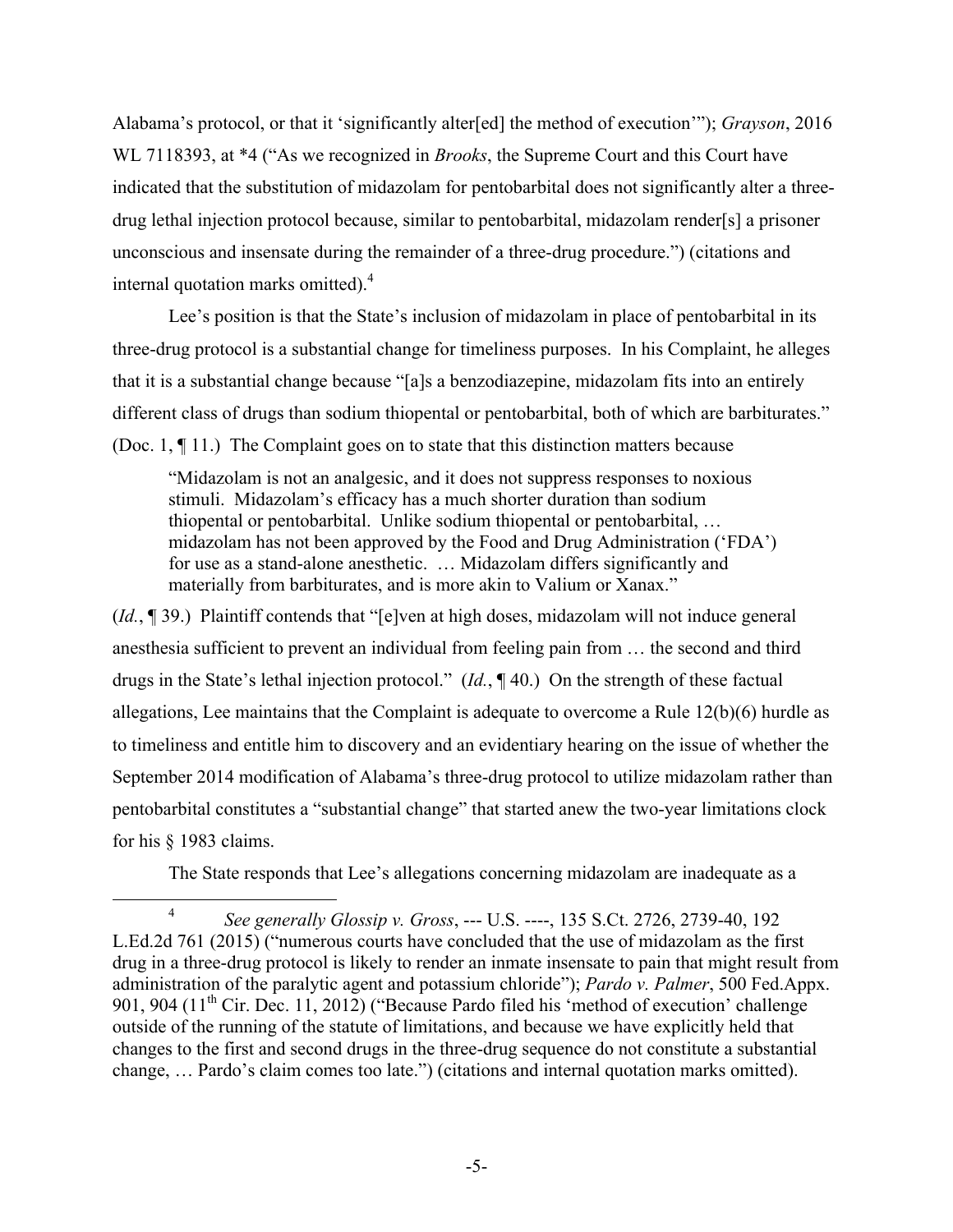matter of law, and that binding authorities have rejected factual allegations comparable to Lee's for timeliness purposes. Of course, the Eleventh Circuit has cautioned that "[w]hether a significant change has occurred in a state's method of execution is a fact-dependent inquiry." *Arthur*, 674 F.3d at 1260; *see also Grayson*, 2016 WL 7118393, at \*5 ("The question whether a significant change has occurred in a state's execution method is generally a fact-dependent inquiry.") (citation omitted). That does not imply, however, that a § 1983 plaintiff overcomes a limitations defense on a motion to dismiss merely by pleading factual allegations about a modification of the execution protocol that the appeals court has previously deemed inadequate to constitute a substantial change. To the contrary, the Eleventh Circuit has expressly rejected the argument that courts cannot deem a complaint "untimely unless [the plaintiff] is first given an opportunity to seek discovery in support of her allegations that [the State] has substantially altered its lethal injection protocol." *Gissendaner*, 779 F.3d at 1282 n.8. Rather, "a court may dismiss a complaint as untimely – without an evidentiary hearing or discovery – if the allegations and evidence presented are 'materially the same' as those presented in a previous case in which the denial of relief was affirmed." *Id.*; *see also Mann v. Palmer*, 713 F.3d 1306, 1313-14 (11<sup>th</sup>) Cir. 2013) (rejecting notion that "every inmate who files a complaint that challenges the use of pentobarbital is entitled to an evidentiary hearing to determine whether the substitution of pentobarbital is a substantial change in the method of execution," and explaining that if the allegations in a pleading are "materially the same" as those presented in an earlier case in which the denial of relief was affirmed, then "the district court would have been obliged to dismiss [the] complaint as untimely"); *Grayson*, 2016 WL 7118393, at \*5 ("Smith's allegations" concerning midazolam are materially indistinguishable from the allegations that we rejected as untimely in *Brooks*. As such, an evidentiary hearing was not required for the district court to rule on the timeliness issue in this case.").

In light of the foregoing, the critical question is whether Lee's factual allegations regarding the substitution of midazolam for pentobarbital in Alabama's lethal injection protocol are "materially the same" as those in previous decisions in which the Eleventh Circuit or the Supreme Court have found no substantial change in the method of execution. The State argues that this question must be answered affirmatively because Lee's allegations concerning midazolam do not differ materially from those presented in *Grayson* and *Brooks*, among others. Confronted with that assertion, Lee fails to identify any respect in which the factual allegations

-6-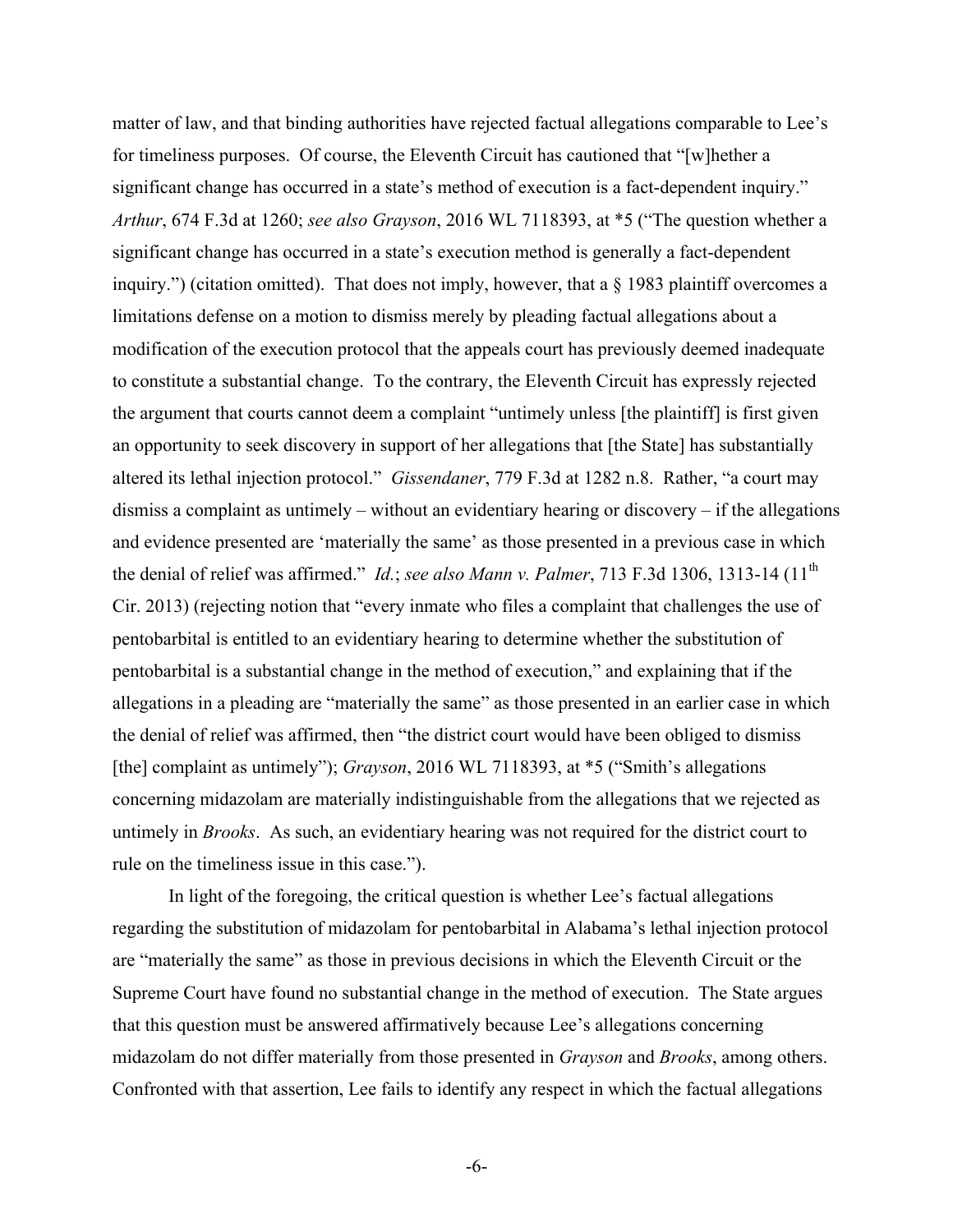in his Complaint as they relate to midazolam being a substantial change in Alabama's lethal injection protocol differ from those considered by controlling authorities that have concluded that switching to midazolam was not a substantial alteration that might trigger a new limitations period.<sup>5</sup> Lee states in conclusory terms that he "has asserted sufficient facts to allow him to proceed forward with discovery and a hearing" on the issue of whether midazolam is a substantial change; however, he does not identify those facts or even attempt to distinguish his factual allegations from those the Eleventh Circuit has pronounced inadequate to establish that the substitution of midazolam for pentobarbital in September 2014 significantly altered Alabama's lethal injection protocol.6

<sup>6</sup> Insofar as Lee might be relying on the Complaint's factual allegations concerning Alabama's execution of Christopher Brooks on January 21, 2016 (*see* doc. 1, ¶¶ 54-63) to show that midazolam was a substantial change, such an argument fails because the Brooks allegations are not materially distinguishable from those regarding other prior executions known to and considered by the Eleventh Circuit in timeliness analyses in earlier cases. Plaintiff concedes the point repeatedly in his pleadings and briefs. (*See* doc. 1, ¶¶ 4 (explaining that before Alabama adopted midazolam, it had been used in other states "where it was widely reported that the executed inmates were not rendered fully unconscious by the delivery of midazolam"), ¶ 54 (citing "four recent botched executions in which … midazolam failed to adequately anesthetize the inmate," consisting of the Brooks execution and 2014 executions in other states); doc. 21, at 13 ("The botched execution of Christopher Brooks is only one in a series of gruesome events in states that have experimented with midazolam in a multiple-drug execution protocol.").) If Lee is not entitled to discovery or an evidentiary hearing for the "substantial change" timeliness issue based on what he calls botched executions involving midazolam in 2014 (and he plainly is not, pursuant to *Brooks* and *Grayson*), then nothing about the January 2016 Brooks execution (which plaintiff says is just the latest in a series of similar events) would constitute the kind of materially different factual allegation that might warrant discovery or an evidentiary hearing on the "substantial change" issue notwithstanding the rulings in cases such as *Brooks* and *Grayson*. Thus, the Brooks allegations do not affect the timeliness analysis. Besides, the Eleventh Circuit has opined that the circumstances of Brooks' execution do not establish a substantial change that might restart the § 1983 limitations clock. *See Grayson*, 2016 WL 7118393, at \*7 ("the fact that Brooks opened one eye during his execution, without more, falls far short of a showing of either a substantial risk of serious pain or a significant change in Alabama's method of execution").

 <sup>5</sup> At best, Lee relies on a pair of unpublished district court decisions from 2015 for the proposition that "the question of whether Alabama's substitution of midazolam into its threedrug protocol is a significant change cannot be resolved on a motion to dismiss without an opportunity for discovery and a hearing." (Doc. 21, at 7.) But this is not a correct statement of law in the Eleventh Circuit, as reflected in the *Brooks* / *Gissendaner* / *Mann* / *Grayson* line of cases.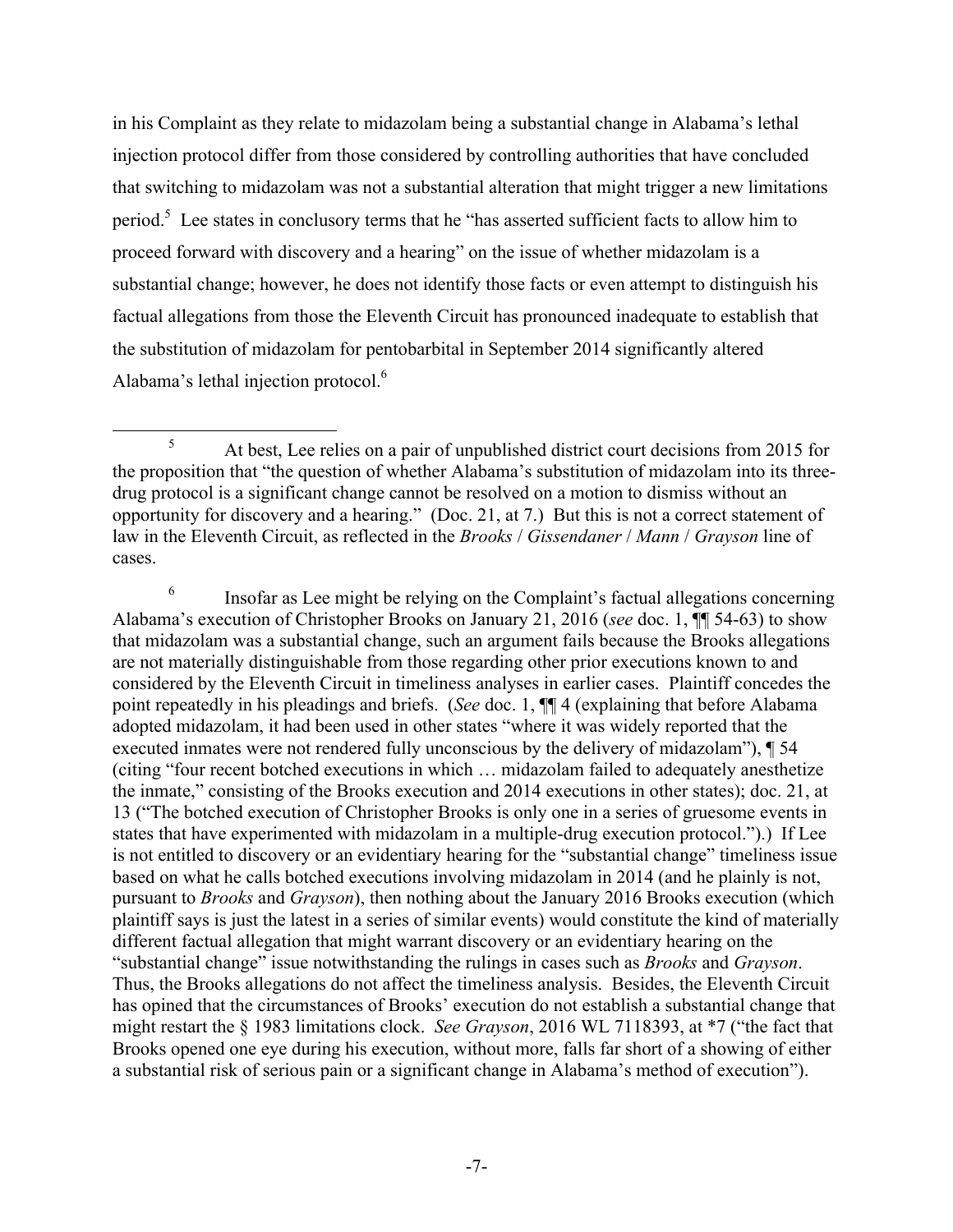The Court concludes that Lee's Eighth Amendment claim predicated on Alabama's use of midazolam in its three-drug execution protocol is untimely. The Complaint is devoid of facts showing that the substitution of midazolam for pentobarbital constitutes a substantial change in Alabama's method of execution that might restart the long-expired limitations clock; rather, Lee has relied on factual allegations that are materially the same as those presented in previous cases in which appellate courts have found no substantial change. Under the circumstances, neither discovery nor an evidentiary hearing on the "substantial change" issue is warranted. This claim is time-barred on its face.

### *3. Substantial Change and the Consciousness Check.*

As noted, another component of Lee's Eighth Amendment claim is that "[t]he State's lack of an effective consciousness check exacerbates the risk that Mr. Lee will experience excruciating pain when the second and third drugs are administered to him." (Doc. 1, ¶ 89.) Likewise, Lee's equal protection cause of action rests in part on the State's consciousness assessment, as the Complaint alleges, "The State's decision to change its lethal injection protocol without updating its consciousness test has no rational basis nor is it narrowly tailored to a compelling governmental interest."  $(Id, \P 100.)^7$  The State moves for dismissal of these claims on timeliness grounds, as well. In so doing, the State maintains, and cites authority for the proposition, that Alabama's consciousness assessment has been unchanged since it was first adopted in 2007, such that Lee was required to raise any challenge to same by no later than 2009 in order to comply with the two-year limitations period. $8$ 

<sup>&</sup>lt;sup>7</sup> The equal protection claim includes various other allegations; indeed, Lee clarifies that this cause of action addresses both "the State's use of an inadequate consciousness assessment" and "the switch to the new three-drug protocol." (Doc. 21, at 23.) To the extent that the equal protection claim turns on the State's substitution of midazolam for pentobarbital in September 2014, the timeliness analysis is identical to that set forth for the Eighth Amendment claim and will not be reproduced here. The timeliness of the equal protection cause of action as it relates to the consciousness assessment will be evaluated separately.

<sup>8</sup> *See Grayson*, 2016 WL 7118393, at \*7 ("Smith does not dispute that Alabama implemented the consciousness assessment procedure in 2007. … He does not allege that the method of assessing consciousness, or the training and qualifications of the correctional staff who perform the assessment, have changed in any way since the procedure was implemented. Thus, all of Smith's allegations concerning Alabama's consciousness assessment procedure could have been raised in 2007 and were time-barred as of 2009.").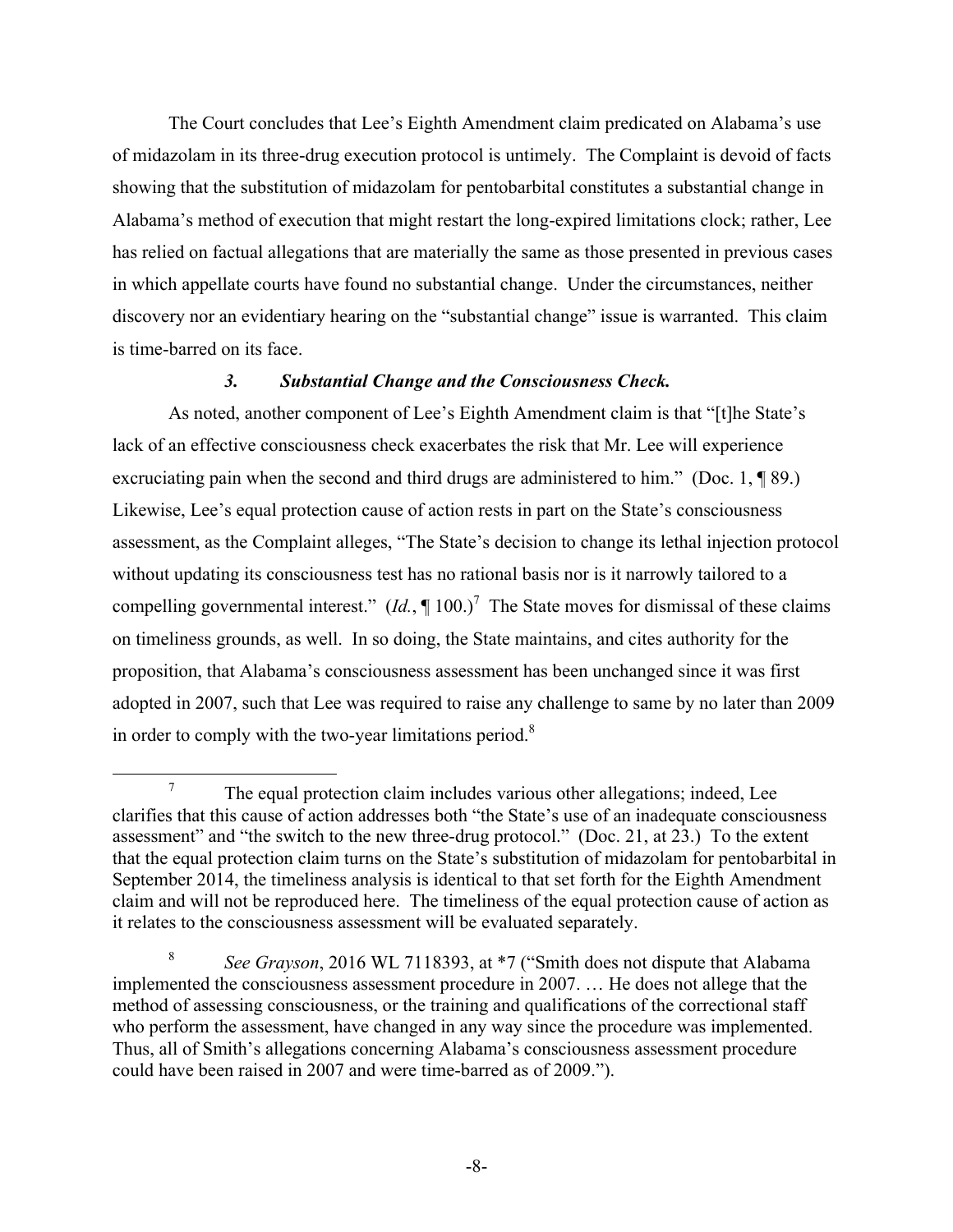In opposing the State's limitations defense, Lee does not assert that Alabama has in fact altered its consciousness assessment procedure at any time since 2007. Instead, he posits that "the State's failure to adapt its consciousness assessment to its introduction of midazolam to its execution protocol is a substantial change." (Doc. 21, at 10.) He identifies no case authority anywhere endorsing the paradoxical reasoning that, for limitations purposes, a consciousness test can substantially change by staying the same. At any rate, the "substantial change" that Lee would necessarily be relying on in advancing such a theory would be the substitution of midazolam for pentobarbital; however, this Court (and the Eleventh Circuit) has already held that the midazolam modification is not a "substantial change" for limitations purposes. Lee cannot bootstrap an untimely consciousness-assessment challenge onto an untimely midazolam challenge and somehow obtain a timely claim. Stated differently, because the State's use of midazolam does not constitute a substantial change to the execution protocol, the State's failure to revamp the consciousness assessment to account for the use of midazolam likewise cannot constitute a substantial change to the execution protocol. These claims are time-barred because Lee could have raised them as far back as 2007, when Alabama first added the consciousness assessment to its protocol as a procedural safeguard. The two-year limitations period has long since expired. *See, e.g., Grayson*, 2016 WL 7118393, at \*7 ("Smith's allegations concerning Alabama's consciousness assessment procedure could have been raised in 2007 and were timebarred as of 2009. … Brooks's execution did not involve any change, much less a significant change, to Alabama's consciousness assessment procedure that Smith challenges in his § 1983 claim."). $9$ 

## *4. Due Process Claim.*

As his Third Cause of Action, Lee asserts a due process claim predicated on what he terms "[t]he State's refusal to disclose material information about its new lethal injection protocol, including the reasons for its decision to switch to midazolam and to retain the same consciousness assessment." (Doc. 1, ¶ 105.) Plaintiff alleges that such information "is critical to

 <sup>9</sup> *See also Grayson v. Dunn*, 2017 WL 1243156, \*4 (M.D. Ala. Mar. 31, 2017) ("The court's analysis of Smith's consciousness assessment claim is equally applicable to Consolidated Plaintiffs' identical claim. That claim is time-barred. Neither the alleged events occurring at the Christopher Brooks execution in January 2016, nor the alleged events occurring at the Smith execution in December 2016 will revive that claim.").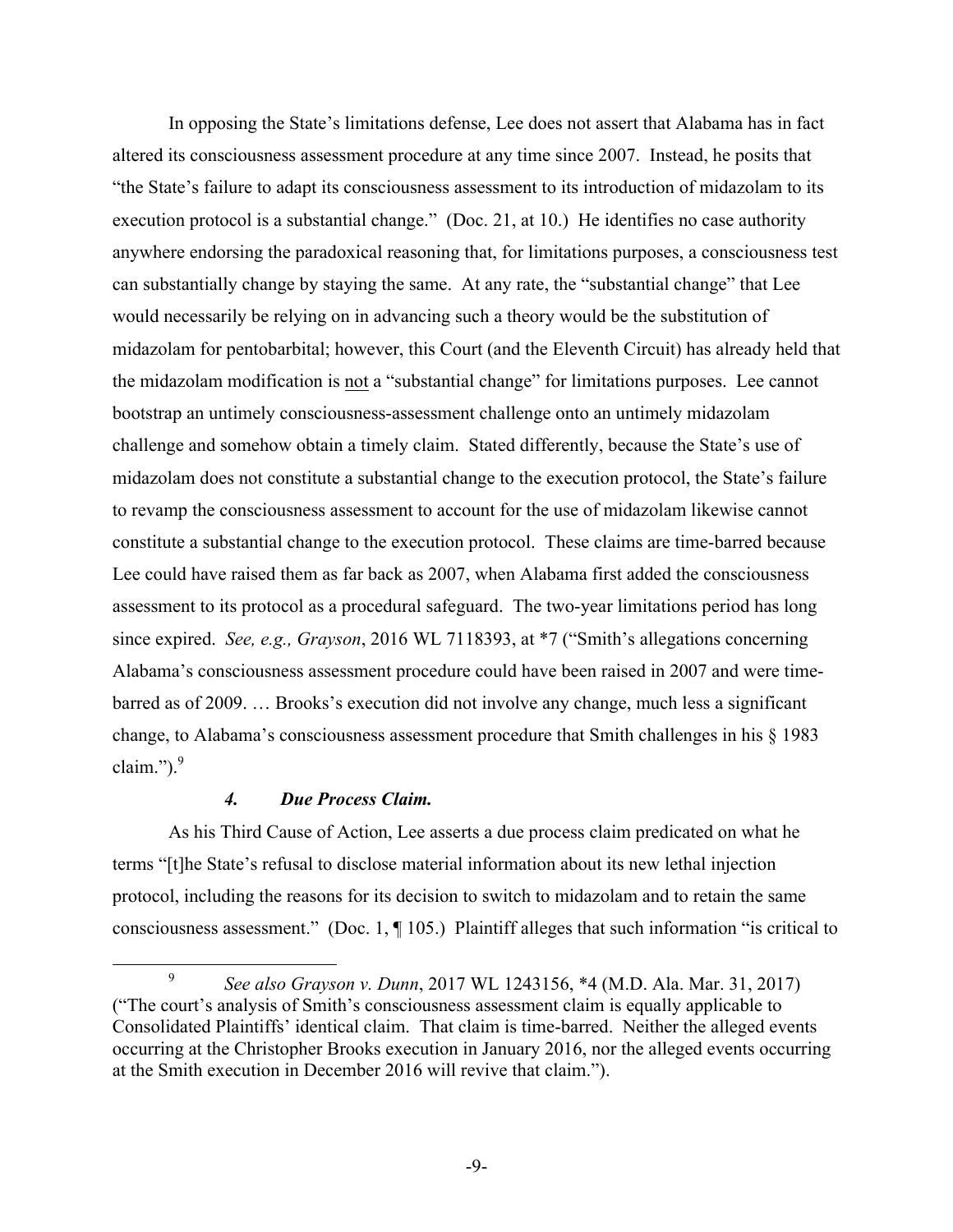a determination of the constitutionality of [the State's] intended actions as applied to Mr. Lee." (*Id.*, ¶ 106.)

The State persuasively argues that this claim is also time-barred. Indeed, the Eleventh Circuit has held that due process claims relating to Alabama's "secrecy" concerning its method of execution accrued in 2002, when the State first adopted a lethal injection procedure and cast aside the electrocution method. *See, e.g., Powell v. Thomas*, 643 F.3d 1300, 1305 (11<sup>th</sup> Cir. 2011) ("Powell could have challenged the ADOC's 'secrecy' surrounding the method of execution beginning July 31, 2002, as the facts supporting this cause of action should have been apparent to any person with a reasonably prudent regard for his rights.") (citation and internal quotation marks omitted). The State's substitution of midazolam for pentobarbital in its threedrug lethal injection protocol does not revive this kind of due process attack, and does not restart the two-year limitations clock. *See id.* ("Powell fails to show how his claim about the secrecy surrounding the ADOC's recent change in lethal injection protocol was revived by the ADOC's 2011 switch in drugs."); *Hunt v. Myers*, 2015 WL 1198688, \*3 (M.D. Ala. Mar. 16, 2015) (as of July 2002, "Hunt could have challenged the secrecy surrounding Alabama's lethal injection protocol and the State's refusal to disclose to him all details about the protocol that will be used in his execution, but he waited over twelve years to do so …. Those claims fall well outside of the two-year statute of limitations, and the fact that two of the drugs in the protocol were changed in September 2014 does not … otherwise make those claims timely."). Confronted with these authorities, Lee does not advance any argument suggesting that his due process claim is timely or distinguishing his claims from the binding, on-point authority of *Powell*. The Court therefore finds that Lee's due process claim (like all other claims set forth in the Complaint) is properly dismissed as time-barred.

### *B. Merits Issues.*

As demonstrated by the foregoing discussion, all of the claims asserted in Lee's § 1983 Complaint are time-barred; therefore, defendants' Motion to Dismiss is properly granted on that basis alone. Even if these claims were timely, however, dismissal would remain proper on the merits pursuant to Rule 12(b)(6) because Lee's Complaint fails to state any claims to relief that are plausible on their face.

-10-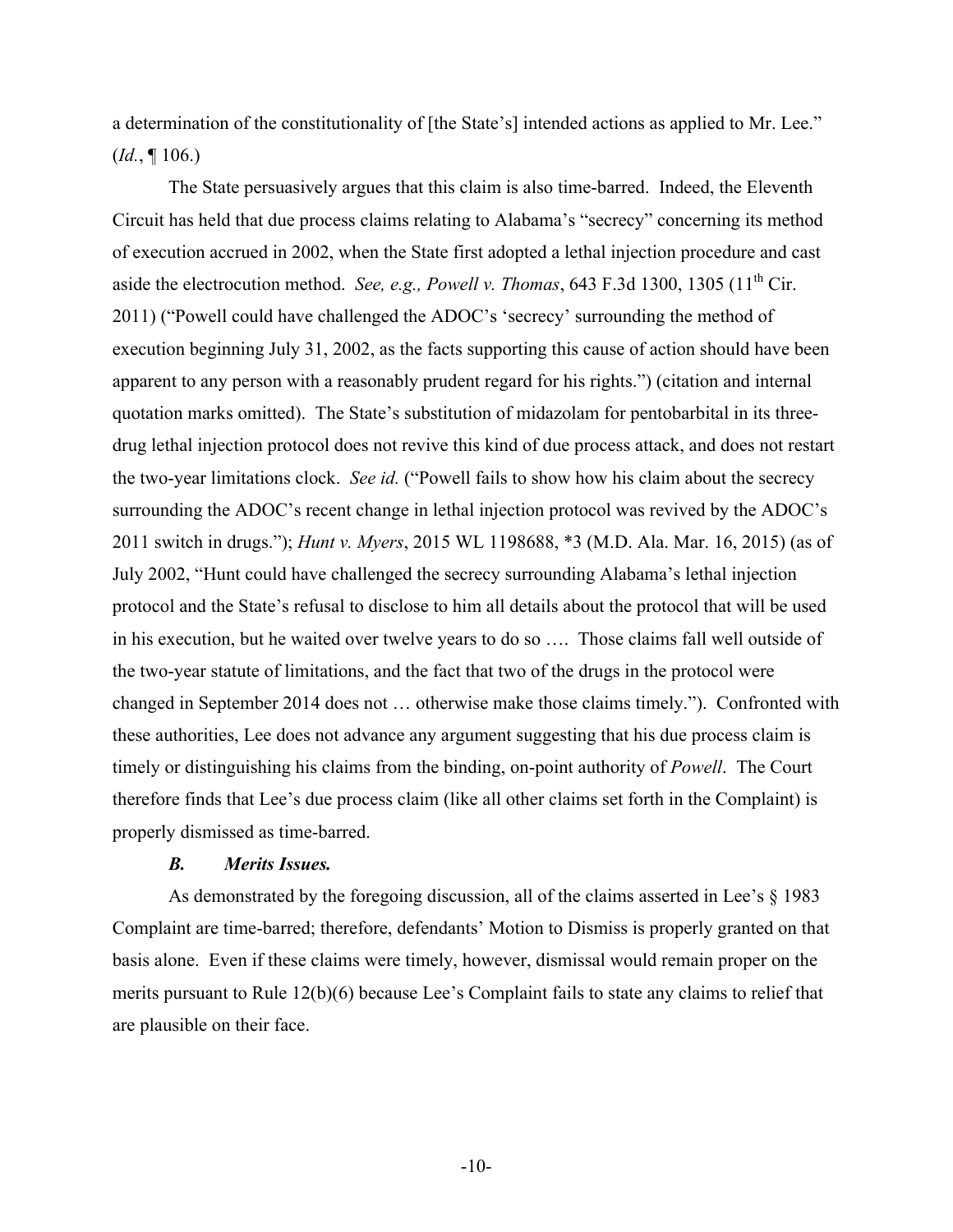### *1. Eighth Amendment Claim as to Midazolam.*

The Supreme Court has explained that an inmate bringing an Eighth Amendment method-of-execution challenge must establish (i) "that the State's lethal injection protocol creates a demonstrated risk of severe pain," and (ii) "that the risk is substantial when compared to the known and available alternatives." *Glossip v. Gross*, --- U.S. ----, 135 S.Ct. 2726, 2737, 192 L.Ed.2d 761 (2015) (citation omitted).<sup>10</sup> The latter requirement is of critical importance here. After all, *Glossip* emphasized that prisoners "cannot successfully challenge a State's method of execution merely by showing a slightly or marginally safer alternative," but instead "must identify an alternative that is feasible, readily implemented, and in fact significantly reduce[s] a substantial risk of severe pain." *Id.* (citation omitted); *see also Grayson*, 2016 WL 7118393, at \*6 (plaintiff's burden is "to show that there is a 'feasible,' 'readily available' alternative method of execution that would substantially reduce the risk of an unconstitutional level of pain as required by the second prong of *Glossip*").

Lee acknowledges – as he must – this pleading burden; however, he insists that the Complaint "plausibly alleges that there are multiple alternatives to the State's protocol that are available and that would reduce the risk of severe pain." (Doc. 21, at 16.) In the Complaint, Lee alleges in conclusory terms that "[t]he State could and should employ any number of readily available alternatives to its current three-drug lethal injection protocol." (Doc. 1, ¶ 79.) Unfortunately, the pleading is woefully short on particulars. The first "readily available alternative" identified by Lee's Complaint is "an individualized patient assessment to determine appropriate anesthetic agents based on inmate's personal and medical history followed by roncuronium bromide and potassium chloride." (*Id.*) This "alternative" is devoid of any specific information, and does not plausibly allege that any feasible, readily implemented, alternative anesthetic exists (in lieu of midazolam) for the first drug of the protocol. Merely saying "we'll

<sup>&</sup>lt;sup>10</sup> Significantly, a plaintiff such as Lee must satisfy these requirements at the pleadings stage. *See Glossip*, 135 S.Ct. at 2739 ("the Eighth Amendment requires a prisoner to *plead and prove* a known and available alternative") (emphasis added); *Brooks*, 810 F.3d at 819 ("As the Supreme Court made abundantly clear in *Glossip* itself, the burden rests with the claimant to 'plead and prove' both prongs of the test."). And under a Rule 12(b)(6) *Twombly*style plausibility analysis, it is not enough to plead the claim in skeletal form, with the intention of fleshing out essential factual details sometime later.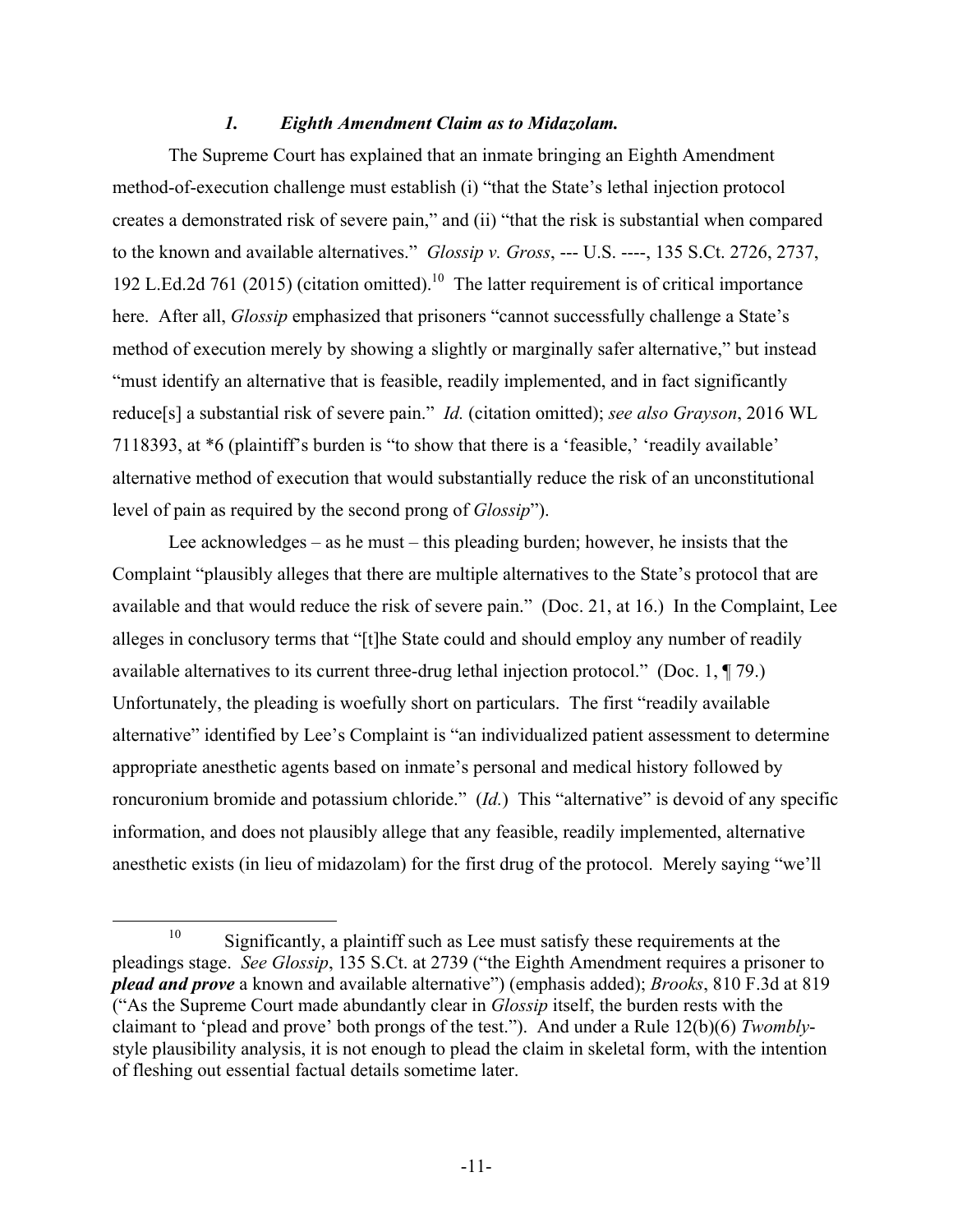talk about it and figure something out on an inmate-by-inmate basis" falls far short of satisfying Lee's burden under applicable law of pleading a "known and available alternative."

The only other "alternative" identified in the Complaint is the possibility of "a singledrug protocol, in which a lethal dose of anesthetic is administered." (*Id.*, ¶ 80.) Lee pleads just one drug that might be suitable for such a single-drug protocol, to-wit: pentobarbital. (*Id.*, ¶ 82 ("There are a number of different drugs available to states that employ single-drug protocols. One is pentobarbital ….").) Of course, pentobarbital is the anesthetic that Alabama used in its three-drug protocol until September 2014, when the State substituted midazolam for it because pentobarbital was no longer available.<sup>11</sup> The Eleventh Circuit has repeatedly acknowledged that pentobarbital is presently unavailable to the Alabama Department of Corrections for use in lethal injections. *See, e.g., Brooks*, 810 F.3d at 819-20 ("[I]n more recent filings, the ADOC has said that it has been unable to procure pentobarbital and that it does not have a source for pentobarbital. … Brooks has neither shown a substantial likelihood that there is now a source for pentobarbital that would sell it to the ADOC for use in executions, nor that an execution protocol involving this drug would be readily implementable by the ADOC." $)$ .<sup>12</sup>

It is not enough at the pleadings stage for Lee to make a conclusory allegation in his Complaint that "pentobarbital is readily available for use in executions in Alabama." (Doc. 1, ¶ 83.) Under *Glossip*, Lee must plead that the subject drug is both feasible and readily available.

 $11$  The Supreme Court has summarized the facts underlying these developments as follows: "Before long, however, pentobarbital also became unavailable. Anti-death-penalty advocates lobbied the Danish manufacturer of the drug to stop selling it for use in executions. … That manufacturer opposed the death penalty and took steps to block the shipment of pentobarbital for use in executions in the United States." *Glossip*, 135 S.Ct. at 2733.

<sup>12</sup> *See also Arthur v. Commissioner, Alabama Dep't of Corrections*, 840 F.3d 1268, 1301 (11<sup>th</sup> Cir. 2016) ("the district court's factual finding that pentobarbital was not available to the ADOC for use in executions was not clearly erroneous," given undisputed evidence that "ADOC's supply of commercially manufactured pentobarbital expired in November 2013" and dearth of evidence that any source was willing to compound pentobarbital for the ADOC); *Gissendaner v. Commissioner, Georgia Dep't of Corrections, 803 F.3d 565, 569 (11<sup>th</sup> Cir. 2015)* (recognizing that "opponents to capital punishment have made [pentobarbital] largely unavailable through open channels"); *Grayson*, 2016 WL 7118393, at \*6 ("As this Court has noted many times, and the Supreme Court reiterated in *Glossip*, both pentobarbital and sodium thiopental are unavailable for use in executions as a result of the advocacy of death penalty opponents.").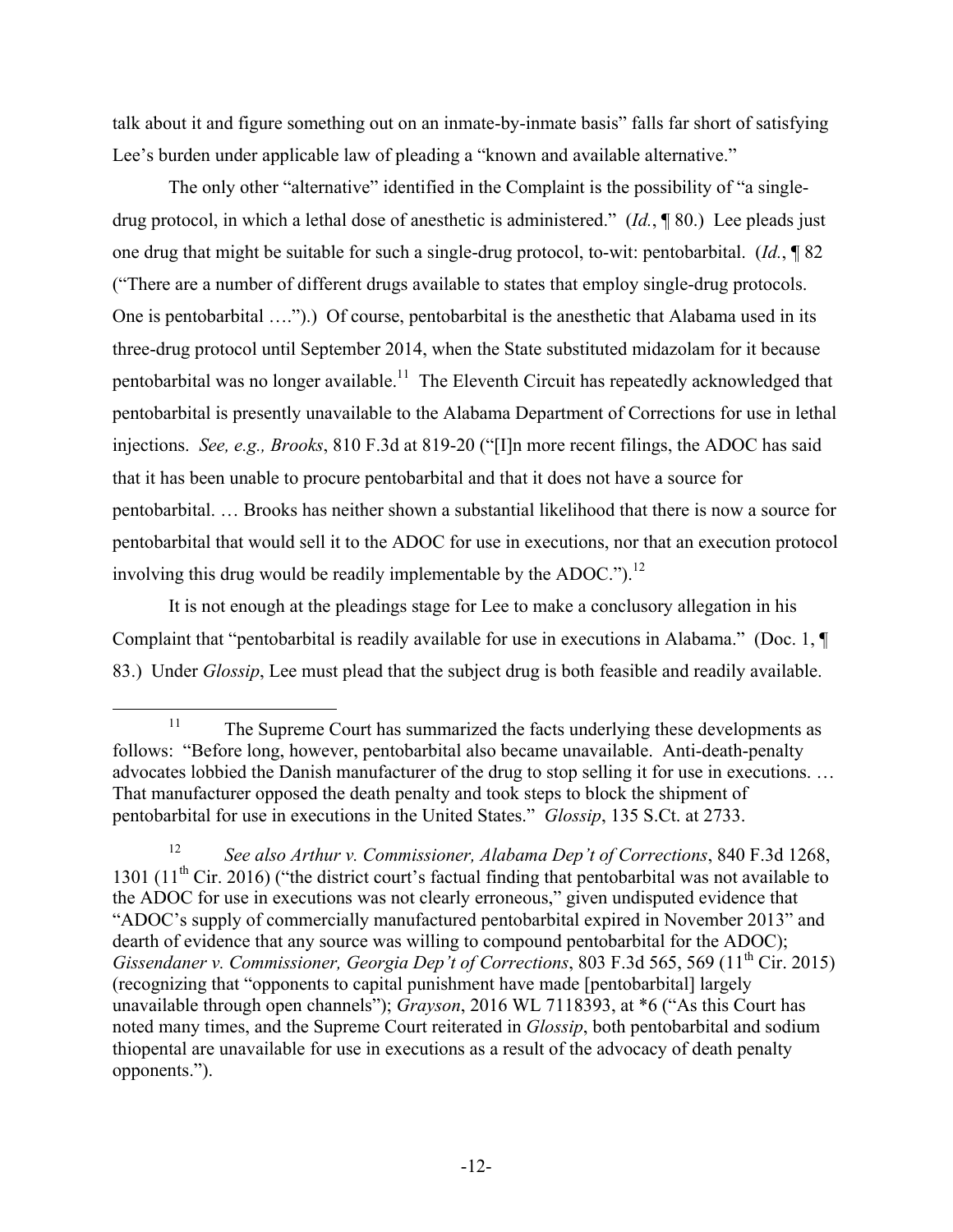He cannot advance to discovery and an evidentiary hearing simply by alleging in blanket terms that pentobarbital is readily available, when the Eleventh Circuit "has noted many times" that pentobarbital is now "unavailable for use in executions" in Alabama. *Grayson*, 2016 WL 7118393, at \*6. Rather, Lee must come forward with additional factual allegations or evidence to support his claim; otherwise, his bare allegation that pentobarbital is readily available for Alabama executions is insufficient on its face to withstand Rule 12(b)(6) plausibility review. To be clear, this burden of pleading and proof rests with Lee, and the State need not plead or prove anything as to pentobarbital availability or lack thereof.<sup>13</sup>

In an effort to meet this burden, Lee pleads in his Complaint that (i) pentobarbital "has also been used in dozens of single-drug executions [in other states] in the United States since January 1, 2014" (doc. 1, ¶ 82); and (ii) "[c]ompounding pharmacists have expressed their willingness to prepare pentobarbital for lethal injection" (*id.*, 183). Neither allegation is sufficient to satisfy the "feasible" and "readily implemented" test under *Glossip*. Indeed, the Eleventh Circuit has rejected these types of allegations (even if backed by supporting evidence) as being insufficient to satisfy the *Glossip* test. *See, e.g., Arthur v. Commissioner, Alabama Dep't of Corrections*, 840 F.3d 1268, 1302 (11<sup>th</sup> Cir. 2016) ("We expressly hold that the fact that other states in the past have procured a compounded drug and pharmacies in Alabama have the skills to compound the drug does not make it available to the ADOC for use in lethal injections in executions."); *Brooks*, 810 F.3d at 819 (where inmate shows that other states have used pentobarbital to execute inmates in a single-drug protocol, "the fact that the drug was available in those states at some point over the past two years does not, without more, make it likely that it is available to Alabama now").<sup>14</sup>

 <sup>13</sup> *See Arthur*, 840 F.3d at 1303 ("Nothing in *Glossip* changed the fact that it is not the state's burden to plead and prove that it cannot acquire the drug. … The State need not make any showing because it is Arthur's burden, not the State's, to plead and prove both a known and available alternative method of execution and that such alternative method significantly reduces a substantial risk of severe pain.") (citation, footnote and internal quotation marks omitted); *Brooks*, 810 F.3d at 820 ("it is not the state's burden to plead and prove that it cannot acquire the drug").

<sup>&</sup>lt;sup>14</sup> The only "facts" identified in Lee's Complaint to support his allegation that compounding pharmacists are willing and able to prepare pentobarbital for lethal injection in Alabama consist of two unvarnished citations to the deposition of Daniel Buffington taken more than a year ago in another matter. (Doc. 1,  $\sqrt{983}$  & fn. 6-7.) Lee does not even furnish the Court (Continued)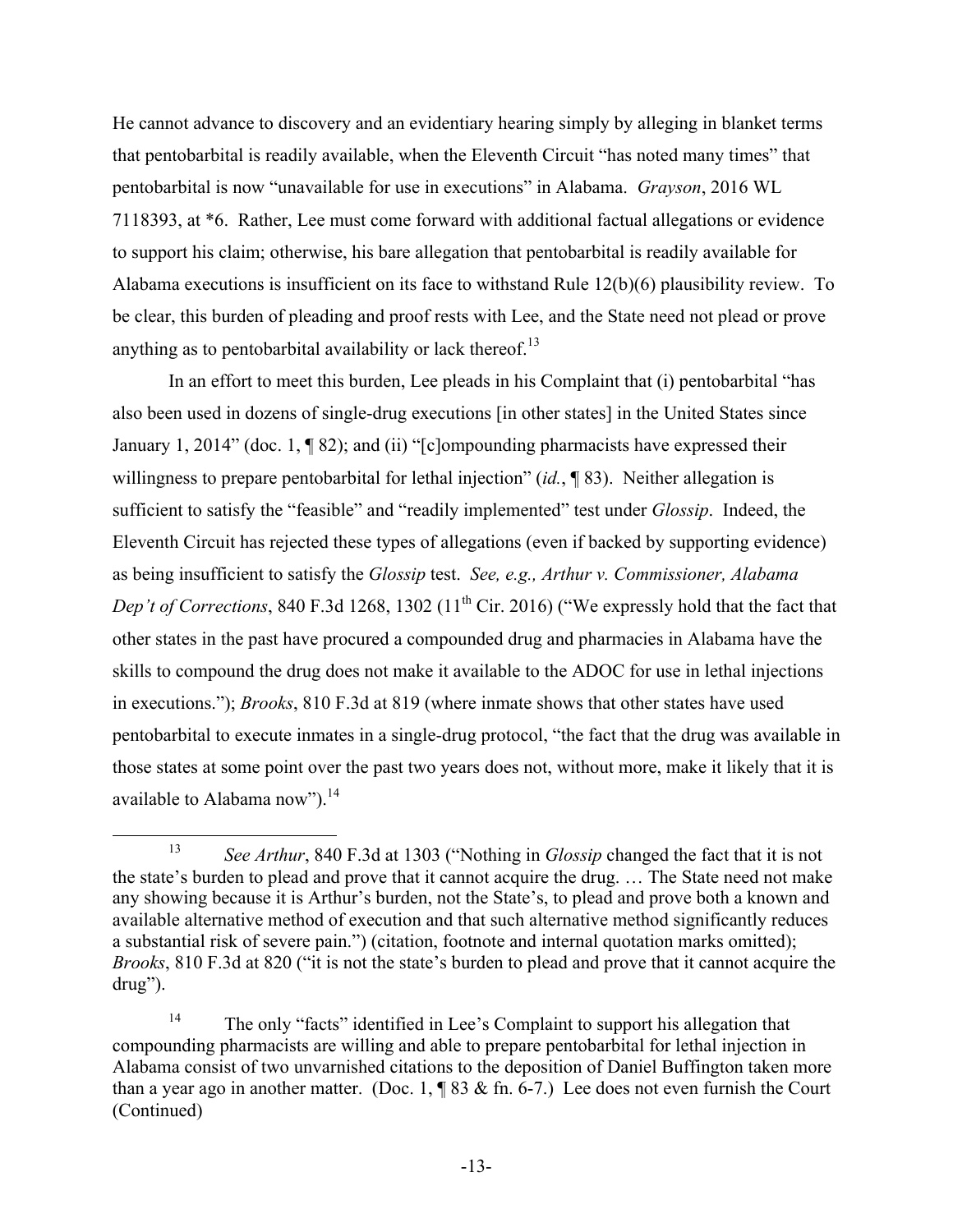To recap the analysis, in order to plead a plausible Eighth Amendment claim based on Alabama's use of midazolam in a three-drug lethal injection protocol, Lee is required to plead that there is a feasible, readily available alternative method of execution that would substantially reduce the risk of an unconstitutional level of pain. The only specific alternative identified in Lee's Complaint is a switch to a single-drug protocol using pentobarbital. However, the Eleventh Circuit has recognized on multiple occasions in the last two years that pentobarbital is not available for use in executions in Alabama. In order to satisfy his pleading burden and proceed to discovery and an evidentiary hearing, Lee was required to come forward with allegations tending to show new or different facts materially distinguishable from those in other

<u>.</u>

with the cited excerpts of that deposition. The threshold problem with these allegations is that, as one district court has already determined upon review of Buffington's deposition testimony, they both mischaracterize Buffington's actual testimony and are too vague and speculative to satisfy Lee's pleading burden. *See Arthur v. Dunn*, 195 F. Supp.3d 1257, 1277 (M.D. Ala. 2016) (noting that Buffington himself had contacted 15 pharmacists, none of whom "were able and willing to supply compounded pentobarbital for use in lethal injections to the ADOC" or even "to share their names and contact information with the ADOC," and that the underlying testimony "is speculative as to compounded pentobarbital's availability to the ADOC"). Moreover, these allegations run headlong into – and do not come close to rebutting – specific facts found in another matter last year that "[t]he ADOC has attempted to obtain compounded pentobarbital for use in executions from departments of corrections in at least four states, … but those efforts were unsuccessful;" "[t]he ADOC has contacted all of the accredited compounding pharmacies in Alabama to ascertain whether any of these pharmacies would be willing and able to provide compounded pentobarbital to the ADOC, but those efforts have been unsuccessful;" and "Pentobarbital is not feasible and readily implemented as an execution drug in Alabama, nor is it readily available to the ADOC, either compounded or commercially." *Arthur v. Dunn*, 2016 WL 1551475,  $*8$  (M.D. Ala. Apr. 15, 2016). That same court reasoned that "[p]roof that another state has procured it, that with effort it can be compounded (maybe by a willing Alabama compounding pharmacy but maybe not), and indications on the internet that a supplier offers to sell the active ingredients, do not prove a feasible and readily available product. At best, it proves a 'maybe.'" *Id.* at \*9. Under these circumstances and given this context to the Complaint's cursory citations to the Buffington deposition, for Lee to offer a wave of his hand and a vague statement that some compounding pharmacist somewhere might be willing and able to prepare pentobarbital for lethal injection in Alabama falls well short of satisfying his burden of pleading and proving a feasible, readily implemented alternative. *See Arthur*, 840 F.3d at 1302 ("The evidentiary burden on Arthur is to show that there is now a source for pentobarbital that would sell it to the ADOC for use in executions.") (citation omitted).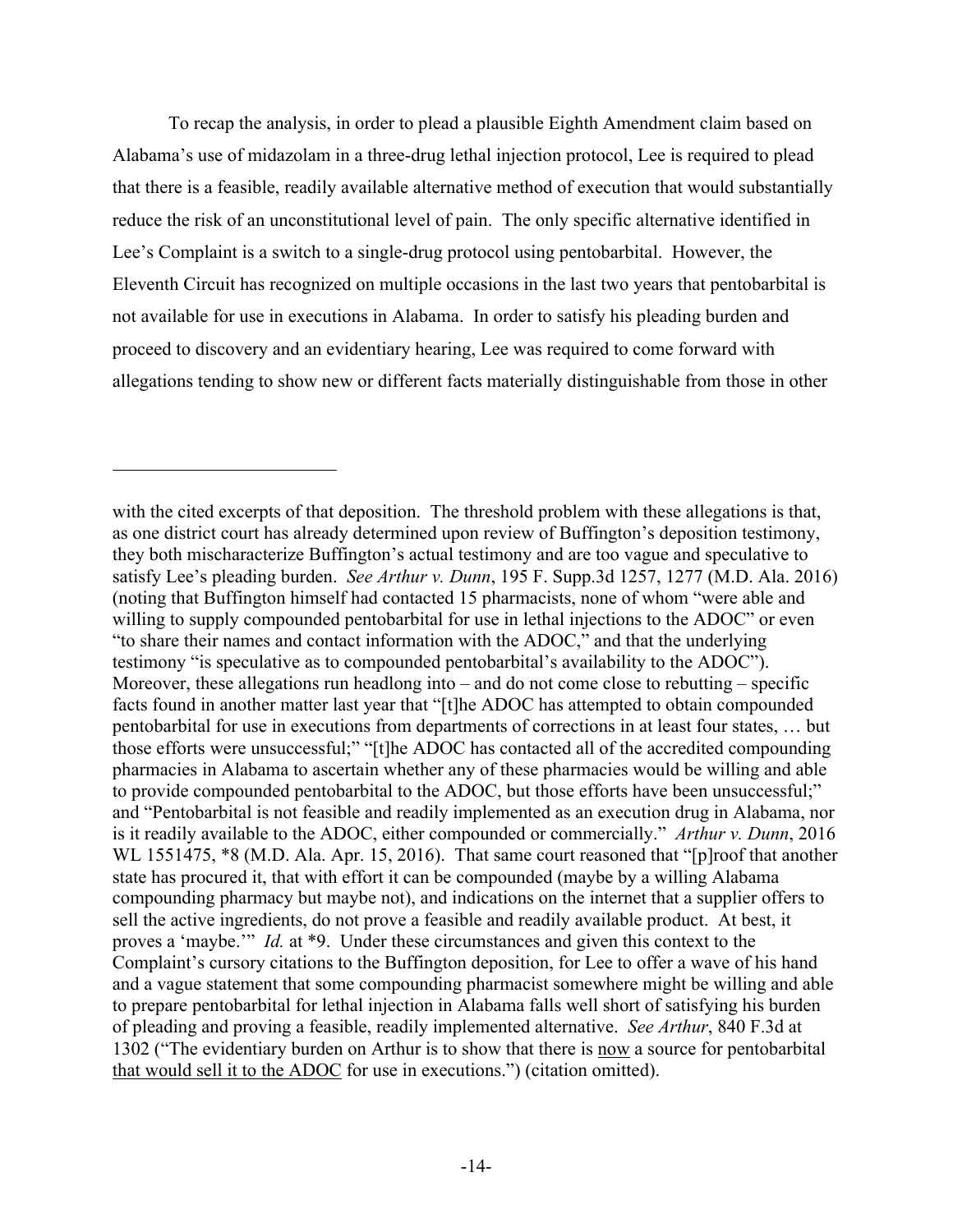cases in which the appellate court has deemed pentobarbital to be unavailable.<sup>15</sup> He has not done so. To be sure, he cited a few stray lines from a deposition taken in another matter last year to assert that compounding pharmacists know how to make pentobarbital; however, he ignored the fact that the same witness later indicated that he had contacted more than a dozen pharmacists, none of whom were willing to supply compounded phenobarbital for executions in Alabama. This "fact" in the Complaint is speculative to the extreme, and falls well short (even at the pleadings stage) of alleging a plausible claim that a single-drug pentobarbital protocol is a feasible, readily implemented alternative. Thus, even if this claim were timely (and it is not), dismissal would remain appropriate because Lee has failed to state a plausible claim for relief.

## *2. Eighth Amendment Claim as to Consciousness Assessment.*

As noted, embedded in Lee's Eighth Amendment cause of action relating to the State's substitution of midazolam for pentobarbital is a claim about "[t]he State's lack of an effective consciousness check." (Doc. 1, ¶ 89.) Assuming that Lee intends to claim that Alabama's consciousness assessment violates his Eighth Amendment rights, and assuming that claim to be timely presented, he still must plead and prove a known and available alternative to comply with *Glossip*. This he has not done.

Again, the Supreme Court requires a plaintiff in Lee's position to "identify an alternative that is feasible, readily implemented, and in fact significantly reduce[s] a substantial risk of severe pain." *Glossip*, 135 S.Ct. at 2737 (citation omitted). Lee must plead and prove that his proposed alternative "execution protocol … would be readily implementable by the ADOC." *Brooks*, 810 F.3d at 820.<sup>16</sup> The Complaint does none of this. Instead, it simply alleges that

 $15$  In this respect, the analysis runs parallel to the "substantial change" analysis set forth in the limitations analysis, *supra*. If Lee contends that midazolam is a substantial change to Alabama's protocol, then he must plead specific facts to distinguish his case from Eleventh Circuit decisions concluding otherwise. The same goes for Lee's allegation that pentobarbital is readily available for lethal injections in Alabama today. The Eleventh Circuit has concluded otherwise, so Lee must identify new or different facts to distinguish this case.

<sup>16</sup> The Eleventh Circuit's application of this requirement in *Gissendaner v. Commissioner, Georgia Dep't of Corrections, 779 F.3d 1275 (11<sup>th</sup> Cir. 2015), is instructive. In* that case, the plaintiff alleged that "Georgia's protocol does not ensure that the IV Team is qualified to establish reliable intravenous access for a prisoner like her – one who is female, obese, and at risk for obstructive sleep apnea." *Id.* at 1279. The Eleventh Circuit dismissed this claim because "[t]he allegations of the complaint are totally bereft of … an alternative method of (Continued)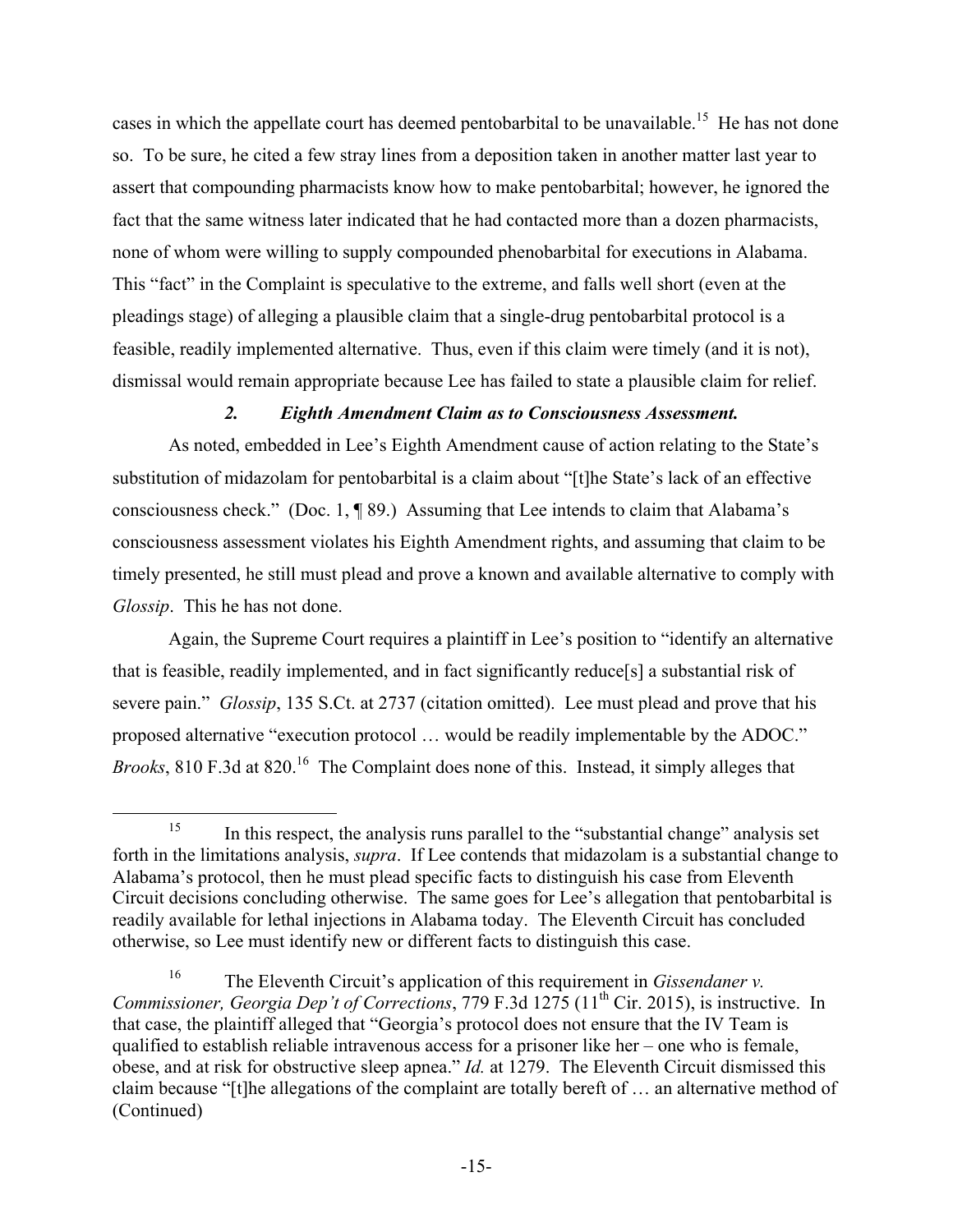"[t]he State also could employ readily available alternatives to its current consciousness assessment which would replace the meager pinch the State currently employs with pinches that apply much more pressure." (Doc. 1,  $\P$  84.) Lee does not indicate with any specificity what alternative consciousness assessment he is proposing, what the procedure would be, how the State would implement it, or why it would significantly reduce a substantial risk of severe pain. His cursory allegation in the Complaint that "readily available alternatives" exist does not satisfy threshold burdens of pleading and proof under *Glossip* and its progeny; therefore, this claim would fail on the merits even if it were not time-barred.<sup>17</sup>

## *3. Equal Protection Claim.*

1

In his Second Cause of Action, Lee alleges that the State's lethal injection protocol violates his right to equal protection because (i) "inmates … subject to the new three-drug

<sup>17</sup> More fundamentally, the Court recognizes case authorities that may be construed as lending support to the proposition that the U.S. Constitution does not require a consciousness assessment at all. *See, e.g., Baze v. Rees*, 553 U.S. 35, 59-61, 128 S.Ct. 1520, 170 L.Ed.2d 420 (2008) (where petitioners proposed "supplementary procedures" to be used "in assessing the level of the prisoner's unconsciousness," questioning whether such procedures "are necessary to avoid a substantial risk of suffering" and opining that "an inmate cannot succeed on an Eighth Amendment claim simply by showing one more step the State could take as a failsafe for other, independently adequate measures"); *Arthur*, 2015 WL 1551475, at \*22 ("The Eighth Amendment does not require that such medical training or standards or procedures be employed in a consciousness assessment during an execution, nor is there a constitutional requirement that a state's execution protocol include a consciousness assessment at all."). In November 2016, the Eleventh Circuit elected to "leave for another day the question of whether an additional safeguard such as Alabama's consciousness assessment is constitutionally required under the Eighth Amendment." *Arthur*, 840 F.3d at 1314. However, the *Arthur* panel also observed that, "[t]o satisfy Arthur, all ADOC execution team members must pinch inmates with approximately identical force and pinch as hard as they can because this is the standard used in a medical setting. But this is not what the Constitution requires." *Id.* at 1313. Lee's proposed alternative is even more amorphous and ill-defined than that deemed inadequate in *Arthur*. He has not identified an alternative consciousness assessment procedure, much less offered any plausible allegations that the Eighth Amendment requires a more rigorous consciousness assessment with those particular attributes.

establishing intravenous access that would substantially reduce the risks she identifies based on her gender, obesity, and possible sleep apnea." *Id.* at 1283. Thus, *Gissendaner* demonstrates that it is not sufficient for a § 1983 plaintiff to identify a perceived defect in a state's execution protocol; rather, the pleading must also set forth an alternative that would substantially reduce the identified risks.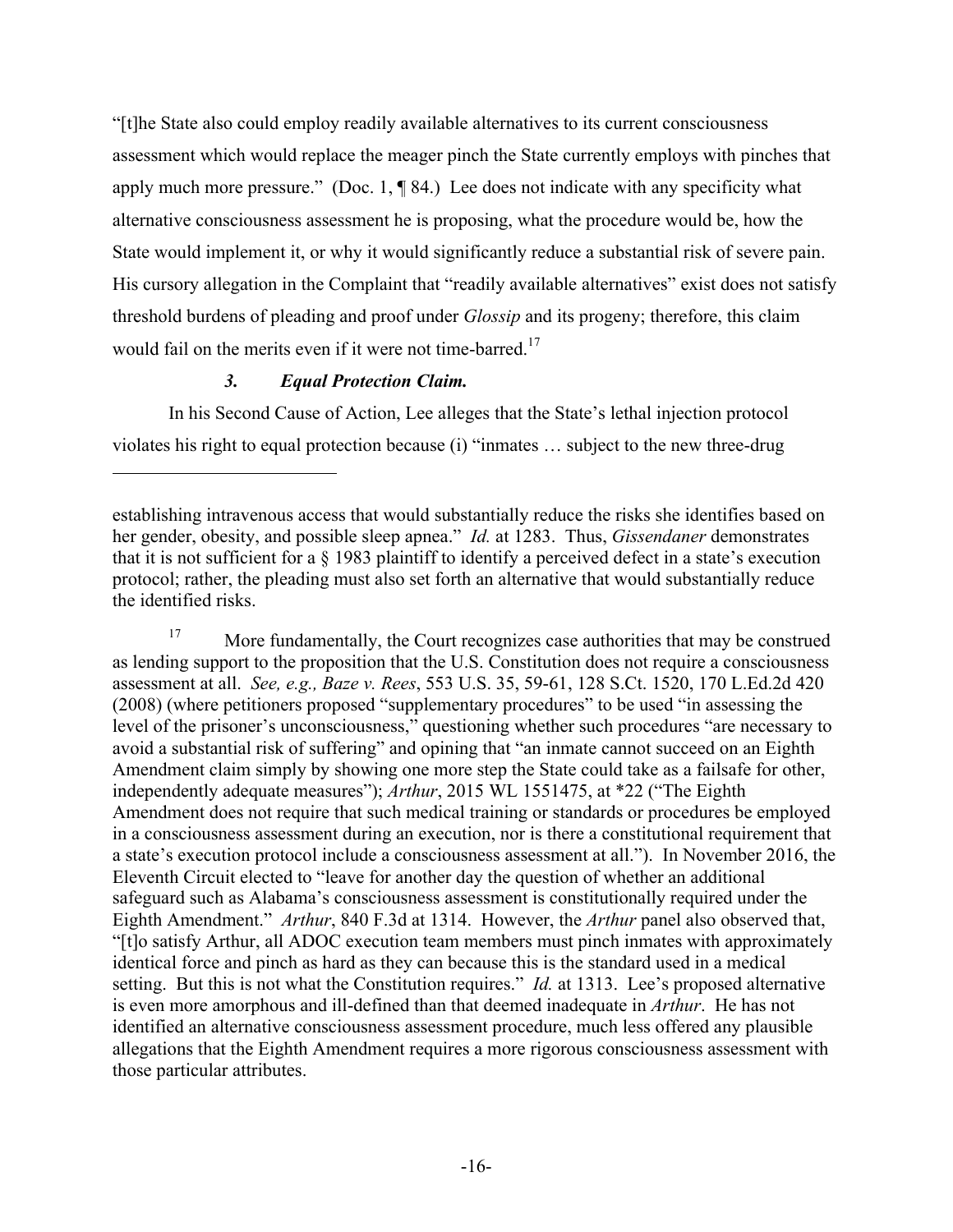protocol are substantially more likely to feel the painful effects of the second and third drugs in the protocol than inmates executed under Alabama's prior three-drug protocols;" and (ii) "Mr. Lee's personal and medical history substantially increases the risk that he will experience the painful effects of the second and third drugs in the protocol than other inmates listed under Alabama's new three-drug protocol." (Doc. 1, ¶¶ 98-99.)

In this context, "[t]o state an equal protection claim, [Lee] must show that the State will treat him disparately from other similarly situated persons." *DeYoung v. Owens*, 646 F.3d 1319, 1327 ( $11<sup>th</sup>$  Cir. 2011). The State correctly observes that Lee has failed to plead a plausible claim of disparate treatment in the implementation of Alabama's three-drug lethal injection protocol. The Complaint does not dispute that, pursuant to this protocol, all Alabama death row inmates facing execution in the future will be subject to the same sequence of drugs, the same procedures, and the same safeguards in the execution process. There is simply no factual basis pleaded in the Complaint to support a finding of disparate treatment.<sup>18</sup> Accordingly, this claim is properly dismissed on the merits for want of any plausible allegation in the Complaint that the State will treat Lee disparately from other similarly situated persons, which is a cornerstone of an equal protection claim.<sup>19</sup>

<sup>&</sup>lt;sup>18</sup> *See, e.g., Ferguson v. Warden, Florida State Prison, 493 Fed.Appx. 22, 26 (11<sup>th</sup>)* Cir. Oct. 18, 2012) ("Ferguson fails to assert that any of the alleged deficiencies will result in disparate treatment from other death row inmates. Under Florida's 2012 protocol, all death row inmates facing execution will be subject to the same sequence of drugs, the same procedures, and the same safeguards in the execution process. Ferguson has presented no evidence to substantiate his claims of disparate treatment.").

<sup>19</sup> In briefing the Motion to Dismiss, Lee contends that he has adequately pleaded this element because the State's execution protocol "treats him differently from similarlysituated inmates who were subject to Alabama's previous three-drug protocol." (Doc. 21, at 22.) This argument defies logic. Lee is apparently comparing himself to inmates executed by the State of Alabama prior to 2014, under a now-superseded execution protocol. But those individuals would not be "similarly situated" to Lee for equal protection purposes for the simple, obvious reason that they were executed when a different execution protocol was in effect in Alabama. Under Lee's theory, an equal protection violation would arise whenever the State altered its execution protocol or practices in any way, because the inmate could then argue that he or she was not being treated in identical fashion to inmates who were executed in the past. That is not how equal protection works. *See generally Griffin Industries, Inc. v. Irvin*, 496 F.3d 1189, 1207 (11<sup>th</sup> Cir. 2007) ("[W]e are obliged to apply the 'similarly situated' requirement with rigor. Different treatment of dissimilarly situated persons does not violate the equal protection clause.") (citation and internal quotation marks omitted); *Grider v. City of Auburn, Ala.*, 618 (Continued)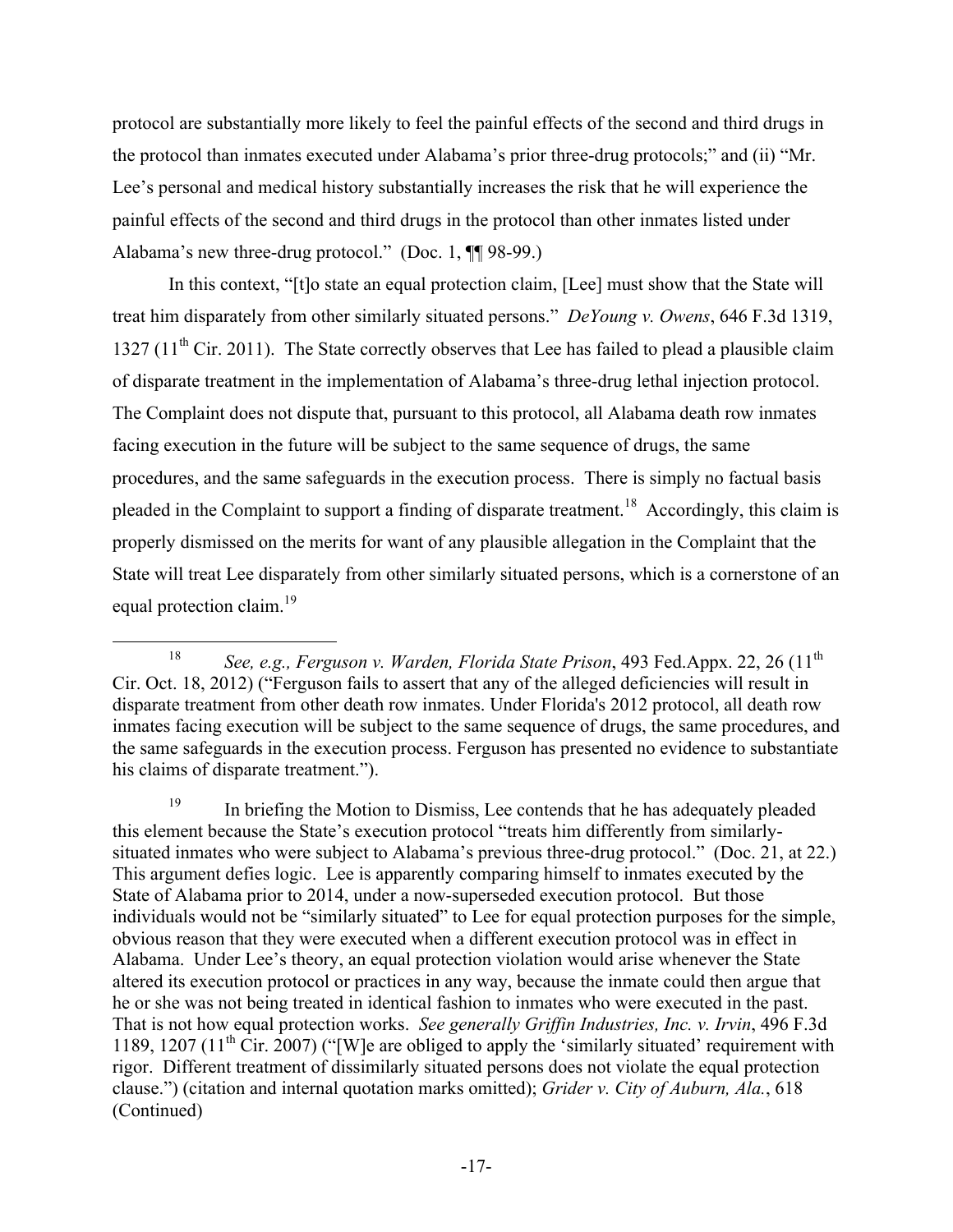### *4. Due Process Claim.*

<u>.</u>

As his third and final claim, Lee's Complaint alleges that the State violated his due process rights under the Fourteenth Amendment by "refus[ing] to disclose material information about its new lethal injection protocol, including the reasons for its decision to switch to midazolam and to retain the same consciousness assessment." (Doc. 1, ¶ 105.) Even if this claim were timely asserted, the State has persuasively demonstrated that this Third Cause of Action fails to state a claim upon which relief may be granted.

Courts in this and other circuits have consistently held that inmates do not have a due process right to know the details of the execution protocol or the deliberative processes of the state in constructing such a protocol for purposes of formulating a constitutional challenge to that protocol. *See, e.g., Wellons v. Commissioner, Ga. Dep't of Corrections*, 754 F.3d 1260, 1267 (11th Cir. 2014) ("Neither the Fifth, Fourteenth, or First Amendments afford Wellons the broad right to know where, how, and by whom the lethal injection drugs will be manufactured, as well as the qualifications of the person or persons who will manufacture the drugs, and who will place the catheters.") (citations and internal quotation marks omitted).<sup>20</sup> In light of these extensive on-

F.3d 1240, 1264 (11th Cir. 2010) ("To be 'similarly situated,' the comparators must be *prima facie identical in all relevant respects*.") (citations and internal quotation marks omitted). At any rate, the State is unable to treat Lee identically to those inmates executed prior to 2014 for the simple reason that those proposed comparators were executed under a protocol that utilized pentobarbital, which (as the Eleventh Circuit has repeatedly noted) is no longer available for the ADOC to use in lethal injections.

<sup>20</sup> *See also Jones v. Commissioner, Ga. Dep't of Corrections*, 811 F.3d 1288, 1293  $(11<sup>th</sup> Cir. 2016)$  ("no other circuit court has ever recognized the kind of due process right-ofaccess claim that Jones now asserts, and the two other circuit courts of appeal that have faced similar challenges to this kind of state secrecy law have each squarely rejected the claim twice"); *Terrell v. Bryson*, 807 F.3d 1276, 1277 (11<sup>th</sup> Cir. 2015) (summarily rejecting death-row inmate's due process claim that classification of "information about Georgia's execution protocols as a state secret violates his due process right to access information necessary to prosecute his Eighth Amendment claim"); *Powell v. Thomas*, 641 F.3d 1255, 1258 (11<sup>th</sup> Cir. 2011) (rejecting premise that inmate "has a broad Eighth Amendment right to know the details of his execution in order to ensure proper oversight and avoid uncertainty that unnecessarily creates anxiety"); *Phillips v.*   $DeWine$ ,  $841$  F.3d  $405$ ,  $420$  ( $6<sup>th</sup>$  Cir. 2016) (finding no error in district court's dismissal of due process claim predicated on inmates' desire to obtain details about Ohio's execution procedures so that they might "discover and litigate non-frivolous claims," given that "federal courts have repeatedly rejected such theories"); *Zink v. Lombardi*, 783 F.3d 1089, 1109 ( $8<sup>th</sup>$  Cir. 2015) (Continued)